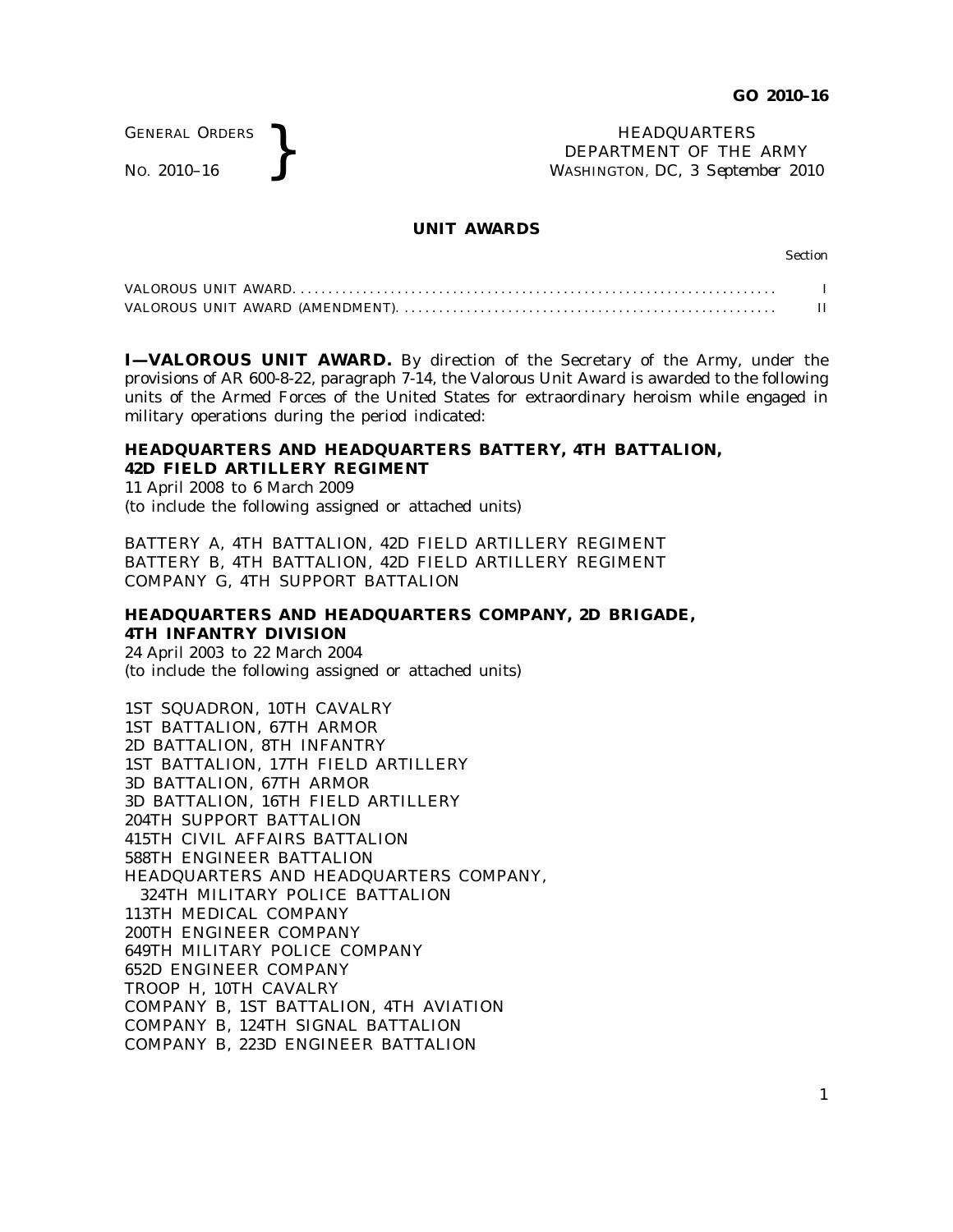DETACHMENT, 57TH MEDICAL COMPANY DETACHMENT, 296TH MEDICAL COMPANY DETACHMENT, 288TH QUARTERMASTER COMPANY DETACHMENT, 590TH QUARTERMASTER COMPANY 240TH MEDICAL DETACHMENT 629TH MEDICAL DETACHMENT 2D PLATOON, 4TH MILITARY POLICE COMPANY

## **HEADQUARTERS AND HEADQUARTERS COMPANY, 1ST BATTALION, 8TH CAVALRY**

5 June 2004 to 30 November 2004 (to include the following assigned or attached units)

COMPANY A, 1ST BATTALION, 8TH CAVALRY (5 June 2004 to 30 November 2004) COMPANY B, 1ST BATTALION, 8TH CAVALRY (5 June 2004 to 30 November 2004) COMPANY C, 1ST BATTALION, 8TH CAVALRY (5 June 2004 to 30 November 2004) DETACHMENT, HEADQUARTERS AND HEADQUARTERS BATTERY, 5TH BRIGADE COMBAT TEAM, 1ST CAVALRY DIVISION (PROVISIONAL) (5 June 2004 to 30 November 2004) 1ST PLATOON, COMPANY B, 8TH ENGINEER BATTALION (1 October 2004 to 30 November 2004)

## **HEADQUARTERS AND HEADQUARTERS COMPANY, 1ST BATTALION, 64TH ARMORED REGIMENT**

15 June 2007 to 7 July 2008 (to include the following assigned or attached units)

COMPANY A, 1ST BATTALION, 64TH ARMORED REGIMENT COMPANY B, 1ST BATTALION, 64TH ARMORED REGIMENT COMPANY C, 1ST BATTALION, 64TH ARMORED REGIMENT COMPANY D, 1ST BATTALION, 64TH ARMORED REGIMENT COMPANY E, 1ST BATTALION, 64TH ARMORED REGIMENT COMPANY E, 26TH SUPPORT BATTALION

#### **HEADQUARTERS AND HEADQUARTERS COMPANY, 1ST BATTALION, 68TH ARMORED REGIMENT**

3 December 2007 to 1 March 2009 (to include the following assigned or attached units)

COMPANY A, 1ST BATTALION, 68TH ARMORED REGIMENT (2 March 2008 to 1 March 2009) COMPANY B, 1ST BATTALION, 68TH ARMORED REGIMENT (3 December 2007 to 1 March 2009) COMPANY C, 1ST BATTALION, 68TH ARMORED REGIMENT (3 December 2007 to 1 March 2009)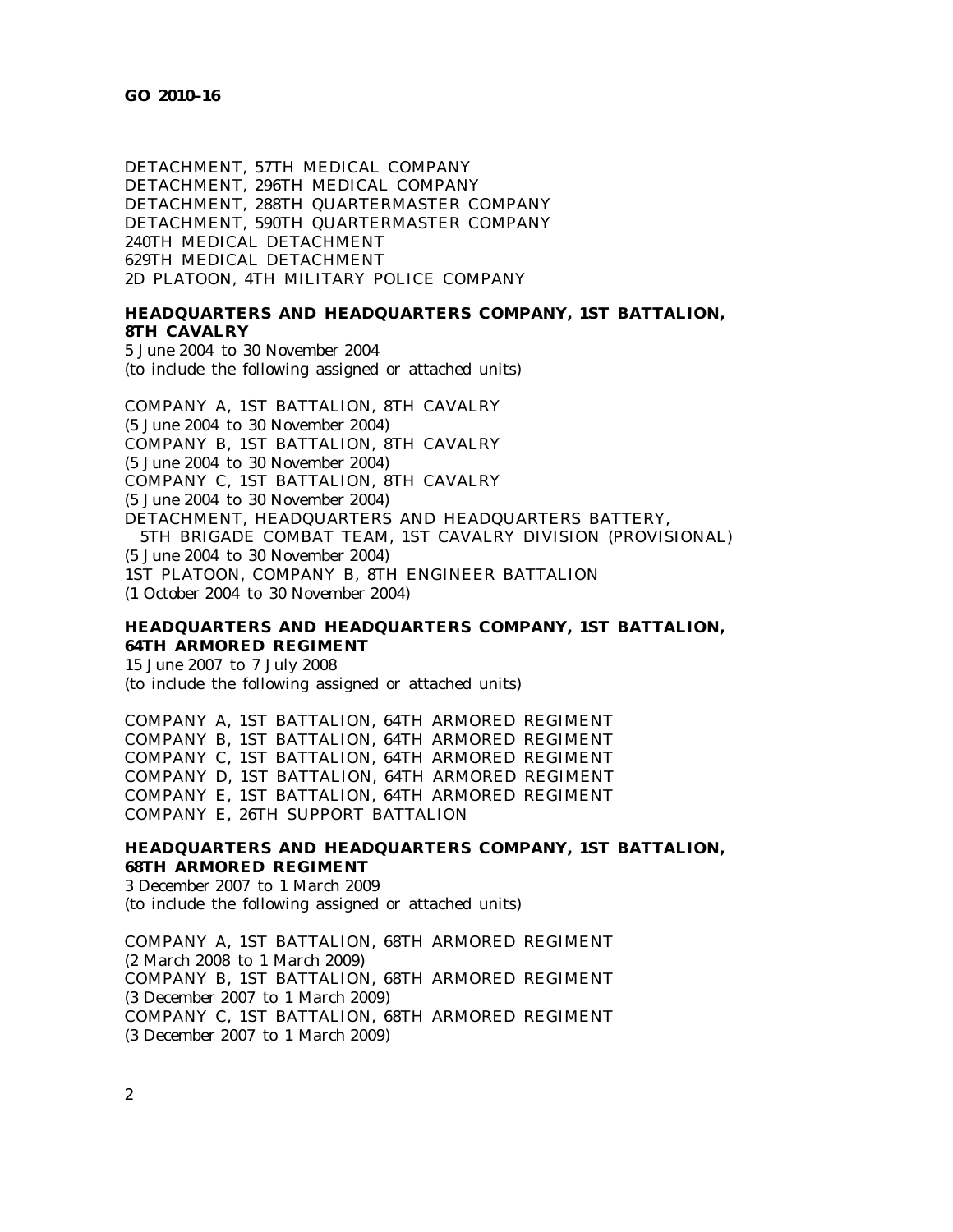COMPANY D, 1ST BATTALION, 68TH ARMORED REGIMENT (3 December 2007 to 1 March 2009) COMPANY E, 1ST BATTALION, 68TH ARMORED REGIMENT (3 December 2007 to 1 March 2009) COMPANY F, 64TH SUPPORT BATTALION (3 December 2007 to 1 March 2009)

#### **HEADQUARTERS AND HEADQUARTERS COMPANY, 2D BATTALION, 8TH CAVALRY REGIMENT**

1 January 2007 to 30 April 2007 (to include the following assigned or attached units)

COMPANY A, 2D BATTALION, 8TH CAVALRY REGIMENT COMPANY B, 2D BATTALION, 8TH CAVALRY REGIMENT COMPANY C, 2D BATTALION, 8TH CAVALRY REGIMENT COMPANY D, 2D BATTALION, 8TH CAVALRY REGIMENT COMPANY E, 2D BATTALION, 8TH CAVALRY REGIMENT COMPANY E, 115TH SUPPORT BATTALION

## **HEADQUARTERS AND HEADQUARTERS COMPANY, 2D BATTALION, 69TH ARMORED REGIMENT**

14 March 2007 to 11 June 2008 (to include the following assigned or attached units)

COMPANY A, 2D BATTALION, 69TH ARMORED REGIMENT COMPANY C, 2D BATTALION, 69TH ARMORED REGIMENT COMPANY D, 2D BATTALION, 69TH ARMORED REGIMENT COMPANY E, 2D BATTALION, 69TH ARMORED REGIMENT COMPANY E, 203D SUPPORT BATTALION

## **HEADQUARTERS AND HEADQUARTERS COMPANY, 2D BATTALION, 159TH AVIATION REGIMENT**

7 June 2007 to 18 August 2008 (to include the following assigned or attached units)

COMPANY A, 2D BATTALION, 159TH AVIATION REGIMENT COMPANY B, 2D BATTALION, 159TH AVIATION REGIMENT COMPANY C, 2D BATTALION, 159TH AVIATION REGIMENT COMPANY D, 2D BATTALION, 159TH AVIATION REGIMENT COMPANY E, 2D BATTALION, 159TH AVIATION REGIMENT

#### **HEADQUARTERS AND HEADQUARTERS COMPANY, 3D BATTALION, 187TH INFANTRY REGIMENT**

27 September 2007 to 14 November 2008 (to include the following assigned or attached units)

COMPANY A, 3D BATTALION, 187TH INFANTRY REGIMENT COMPANY B, 3D BATTALION, 187TH INFANTRY REGIMENT COMPANY C, 3D BATTALION, 187TH INFANTRY REGIMENT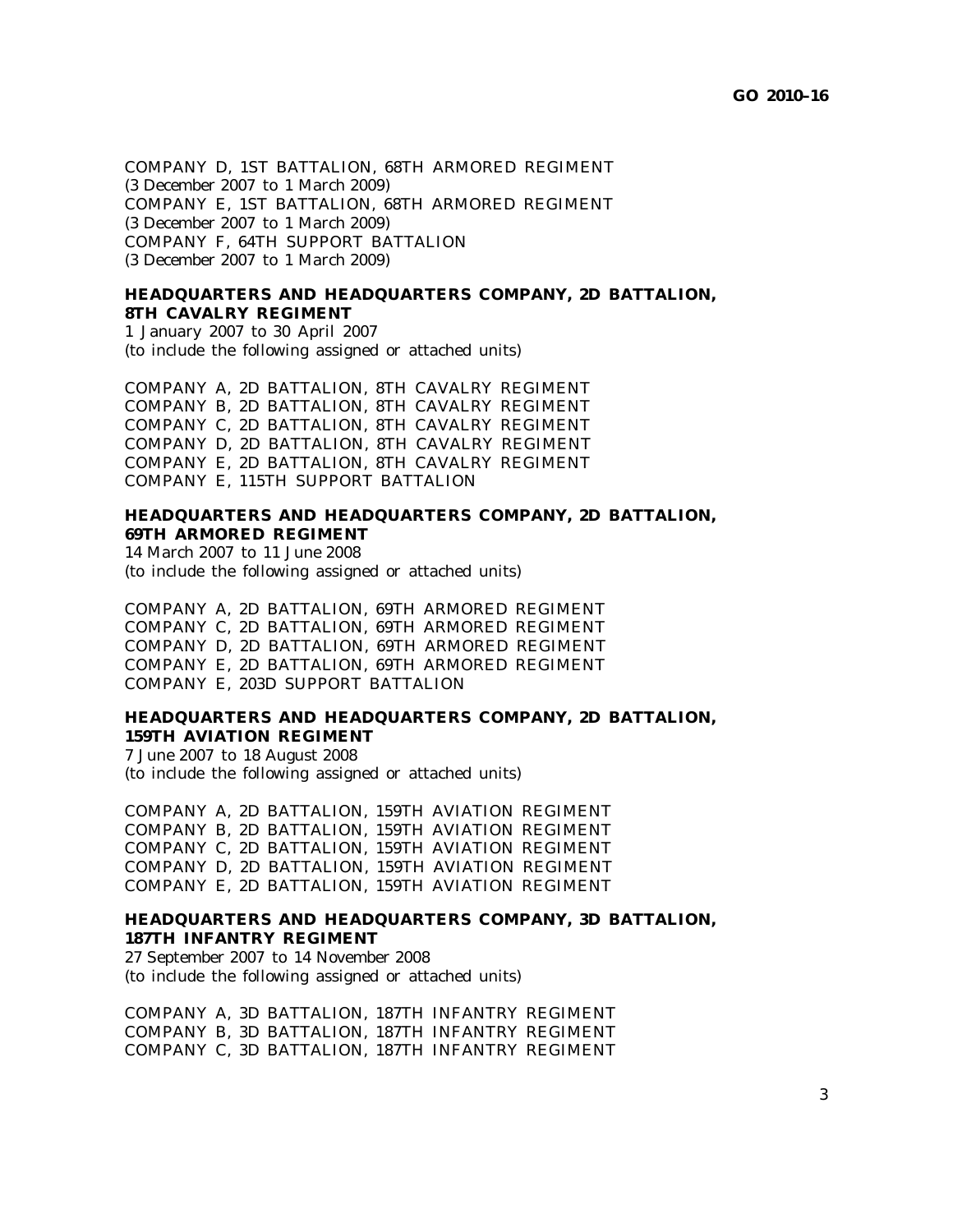COMPANY D, 3D BATTALION, 187TH INFANTRY REGIMENT COMPANY F, 626TH SUPPORT BATTALION

#### **HEADQUARTERS AND HEADQUARTERS COMPANY, 64TH SUPPORT BATTALION**

2 December 2007 to 13 February 2009 (to include the following assigned or attached units)

COMPANY A, 64TH SUPPORT BATTALION COMPANY B, 64TH SUPPORT BATTALION COMPANY C, 64TH SUPPORT BATTALION

## **HEADQUARTERS AND HEADQUARTERS TROOP, 1ST SQUADRON, 75TH CAVALRY REGIMENT**

15 October 2007 to 20 November 2008 (to include the following assigned or attached units)

TROOP A, 1ST SQUADRON, 75TH CAVALRY REGIMENT TROOP B, 1ST SQUADRON, 75TH CAVALRY REGIMENT TROOP C, 1ST SQUADRON, 75TH CAVALRY REGIMENT COMPANY D, 526TH SUPPORT BATTALION

# **HEADQUARTERS AND HEADQUARTERS DETACHMENT, 3D SPECIAL FORCES BATTALION, 10TH SPECIAL FORCES GROUP, 1ST SPECIAL FORCES REGIMENT**

25 March 2007 to 10 October 2007 (to include the following assigned or attached units)

SUPPORT COMPANY, 3D SPECIAL FORCES BATTALION, 10TH SPECIAL FORCES GROUP, 1ST SPECIAL FORCES REGIMENT COMPANY A, 3D SPECIAL FORCES BATTALION, 10TH SPECIAL FORCES GROUP, 1ST SPECIAL FORCES REGIMENT COMPANY B, 3D SPECIAL FORCES BATTALION, 10TH SPECIAL FORCES GROUP, 1ST SPECIAL FORCES REGIMENT COMPANY C, 3D SPECIAL FORCES BATTALION, 10TH SPECIAL FORCES GROUP, 1ST SPECIAL FORCES REGIMENT DETACHMENT, COMPANY B, 1ST SPECIAL FORCES BATTALION,

1ST SPECIAL FORCES GROUP, 1ST SPECIAL FORCES REGIMENT

**II—VALOROUS UNIT AWARD (AMENDMENT).** Section III, Department of the Army General Order 2009–11, as pertains to the Valorous Unit Award to 3d Armored Cavalry, for the period of 25 April 2003 to 18 September 2003, is amended to:

Add: 489TH ENGINEER BATTALION